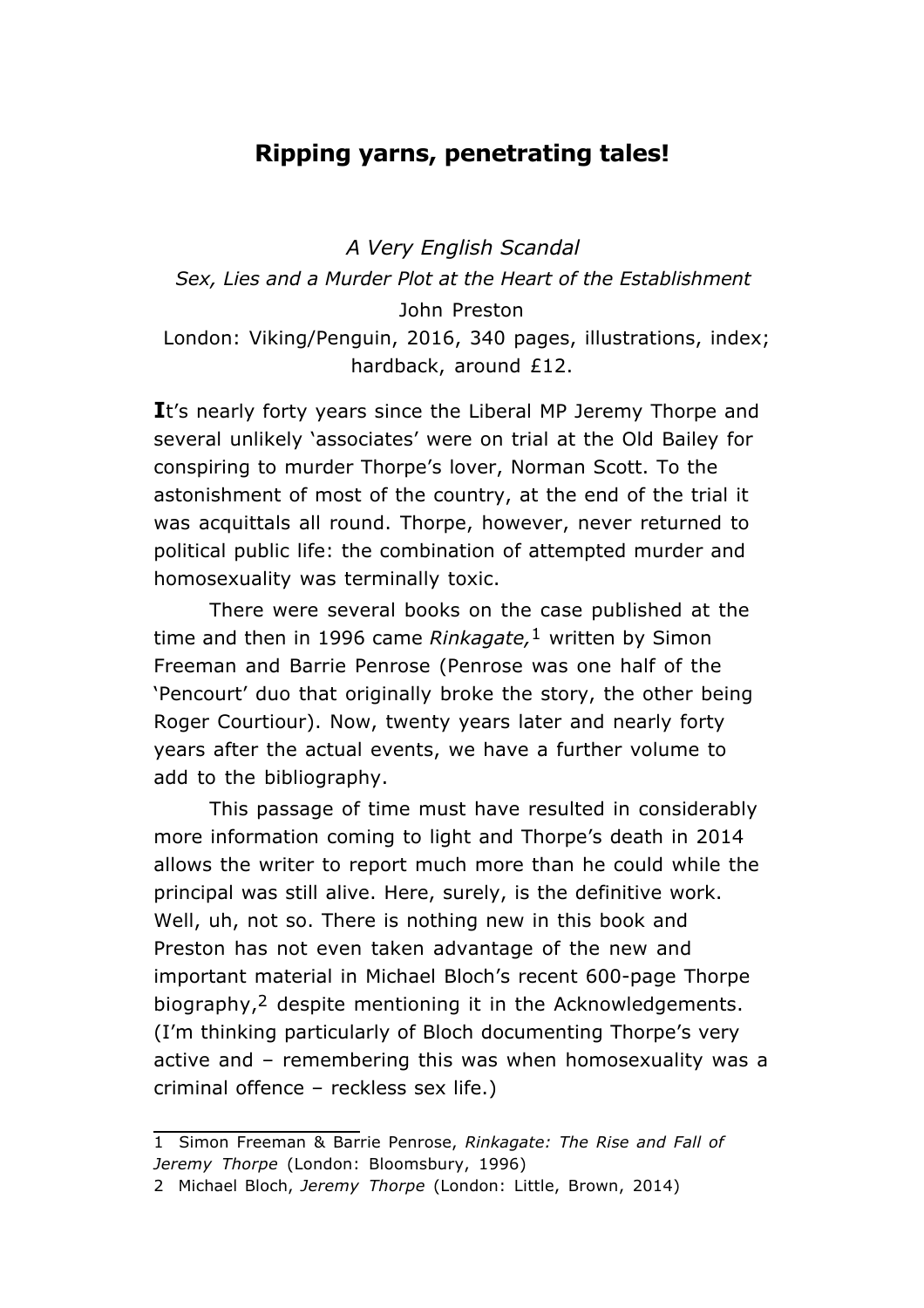There's also a lot of material that he has left out. Let's take but one example, that of Jack Straw, former president of the National Union of Students, who at the time was working as a 'special adviser' to Barbara Castle, the Social Security minister. Harold Wilson, the PM, wanted to see Norman Scott's social security file, probably in an attempt to clarify Scott's relationship with Thorpe, and asked Castle to obtain it. This was a highly irregular request and Castle declined to it herself. Instead, she delegated the task to Straw who willingly obliged.

When they later found out about this 'Pencourt' (Penrose and Courtiour) suggested that Castle and Straw had acted improperly in connection with Norman Scott's social security papers. Alarmed by the exposure of his role, and alarmed, too, by the possibility of further 'sensitive' material being uncovered and publicised by the two journalists,  $3$  Straw did what any reasonable professional politician would do and sought government funding for legal action to shut down 'Pencourt'. It is unclear what happened next but the investigation certainly wasn't shut down.

Preston isn't very good on the psychology of Thorpe and the reader gets a rather confusing portrait of the subject. Bloch is far better; but then he is covering the whole of Thorpe's life – and in great detail.

The decision to murder: Preston presents this as the inevitable result of Scott's vexing behaviour over many years; almost as if it would be how anyone would react given the same circumstances. Bloch, on the other hand, eschews simple solutions and cheap psychology and presents instead a multifaceted portrayal of Thorpe's character and hints that such behaviour was latent. Indeed, it is suggested by Bloch that

<sup>3</sup> One of the major worries for the Establishment at the time was Lord Snowdon (Tony Armstrong-Jones) being dragged into the scandal. Norman Scott had mentioned a 'Tony' at a pre-trial hearing in Minehead and how Thorpe and he had stopped off at 'Tony's house' in Dulwich on route to Thorpe's mother.

Snowdon was never far away from gay rumours and jokes at his expense. A popular one told after his engagement to Princess Margaret was this. The Palace informed Tony it was May 1. He didn't know whether this was the day he was getting married or his new title.